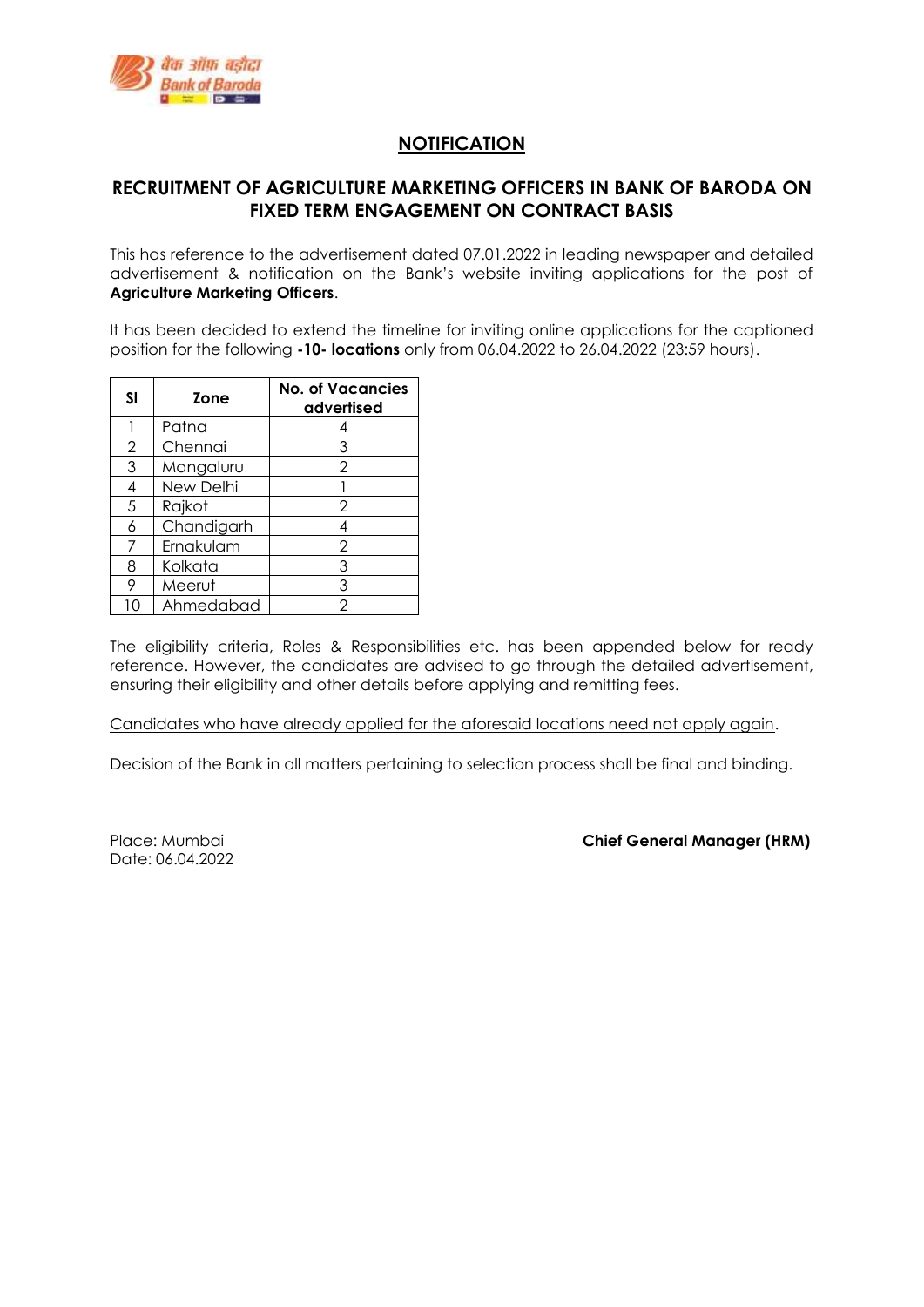

| <b>Position</b>                                                      | <b>Agriculture Marketing Officers</b>                                                                                                                                                                                                                                                                                                                                                                                                                                                                                                                                                                                                                                                                                                                                                                                                                                                                                                                                                                                                                                                                                                                                                                                                                                                                                                                                                                                                                                                                                                                                                                                                                                                                                                                                                                                                                                                                                                                                                                                   |  |
|----------------------------------------------------------------------|-------------------------------------------------------------------------------------------------------------------------------------------------------------------------------------------------------------------------------------------------------------------------------------------------------------------------------------------------------------------------------------------------------------------------------------------------------------------------------------------------------------------------------------------------------------------------------------------------------------------------------------------------------------------------------------------------------------------------------------------------------------------------------------------------------------------------------------------------------------------------------------------------------------------------------------------------------------------------------------------------------------------------------------------------------------------------------------------------------------------------------------------------------------------------------------------------------------------------------------------------------------------------------------------------------------------------------------------------------------------------------------------------------------------------------------------------------------------------------------------------------------------------------------------------------------------------------------------------------------------------------------------------------------------------------------------------------------------------------------------------------------------------------------------------------------------------------------------------------------------------------------------------------------------------------------------------------------------------------------------------------------------------|--|
| Roles &<br><b>Responsibilities</b><br>(indicative &<br>not limiting) | Mapping of opportunity in the operational & geographical domain of the specific<br>$\bullet$<br>Location/Zone wise and creating a roadmap for improving the agriculture credit by at<br>least 10% per annum.<br>Create vision document for their area of operation in terms of agriculture credit to be<br>implemented in the next 5-10 years.<br>Work as subject matter specialists for the network branches and convert potential<br>leads at branches to actual business.<br>Identify Institutes / Organisations / Agencies / NGOs / Academia / Dealers to partner<br>in the operating area for sourcing of business.<br>Identify various opportunities for on-lending / co-origination as well as appointment /<br>empanelment of DSAs for business sourcing.<br>Liaison with the local Government bodies like SLBC, Agriculture, Fisheries, Horticulture,<br>Animal husbandry, irrigation, Cooperative, Tribal/Rural development, Industries / MSME<br>Department etc. for sourcing quality proposals under Agriculture portfolio.<br>Formulate Area Specific Schemes, new products, feedback/ modifications of existing<br>products to match with the market trends.<br>Lead and monitor the team of junior marketing officers for an efficient roll out of<br>$\bullet$<br>marketing strategy and maintain continuous flow of leads to Location/Zone wise.<br>Sourcing / marketing/exploring opportunities for canvassing high value agriculture<br>loan leads from network branches and alternate channels as well including sourcing<br>business from market through Tie Ups, Partnerships and liasioning with various<br>departments, service providers and agencies.<br>Ensure generation of leads and sourcing of fresh business for CAMP.<br>Develop and implement a Target Market Approach for CAMP considering the<br>$\bullet$<br>potential available, customers, activities to be targeted, new developments taking<br>place in agriculture sector and overall the business generation from all these. |  |
| <b>Educational</b><br>Qualification                                  | 4 year Degree (graduation) in Agriculture/ Horticulture/Animal Husbandry/Veterinary<br>Science/Dairy Science/Fishery Science/Pisciculture/Agri. Marketing & Cooperation/Co-<br>operation & Banking/ Agro-Forestry/Forestry/Agricultural Biotechnology/ Food Science/<br>Agriculture Business Management/Food Technology/ Dairy Technology/ Agricultural<br>Engineering/ Sericulture from University recognised by the Govt. Of India./Govt.<br>bodies/AICTE<br>and<br>2 years full time Post Graduate Degree /Diploma in any of below mentioned specialisation:<br>1. MBA - Rural Management<br>2. Post Graduate Diploma in Rural Management<br>3. MBA - Agri Business Management<br>4. MBA - Agri-Business & Rural Development<br>5. Post Graduate Diploma in Management : Food Processing and Business Management<br>6. Post Graduate Diploma in Management : Agricultural Export & Business Management<br>7. Post Graduate Diploma in Agribusiness and plantation management program<br>8. Post Graduate Diploma in Forest Management<br>9. Post Graduate Diploma in Agri Business Management (PGDM-ABM)                                                                                                                                                                                                                                                                                                                                                                                                                                                                                                                                                                                                                                                                                                                                                                                                                                                                                                             |  |
| Minimum<br><b>Experience</b>                                         | Minimum 03 Years of experience in marketing and generating lead in Agriculture and<br>Allied Industries business in BFSI Sector                                                                                                                                                                                                                                                                                                                                                                                                                                                                                                                                                                                                                                                                                                                                                                                                                                                                                                                                                                                                                                                                                                                                                                                                                                                                                                                                                                                                                                                                                                                                                                                                                                                                                                                                                                                                                                                                                         |  |
| <b>CTC</b> offered                                                   | Remuneration will be offered based on candidate's qualifications, experience, overall<br>suitability, last drawn salary of the candidate, subject to a maximum as under:<br>Metro Cities*<br>Rs. 18 lakhs p.a<br>Non-Metro Cities<br>Rs. 15 lakhs p.a<br>*Mumbai, New Delhi, Chennai, Kolkata, Bangalore, Hyderabad & Ahmedabad<br>The above limits are inclusive of Fixed and Variable pay and the selected candidates shall<br>be eligible for increment on yearly basis, as per the policy of the Bank revised from time to<br>time.                                                                                                                                                                                                                                                                                                                                                                                                                                                                                                                                                                                                                                                                                                                                                                                                                                                                                                                                                                                                                                                                                                                                                                                                                                                                                                                                                                                                                                                                                 |  |